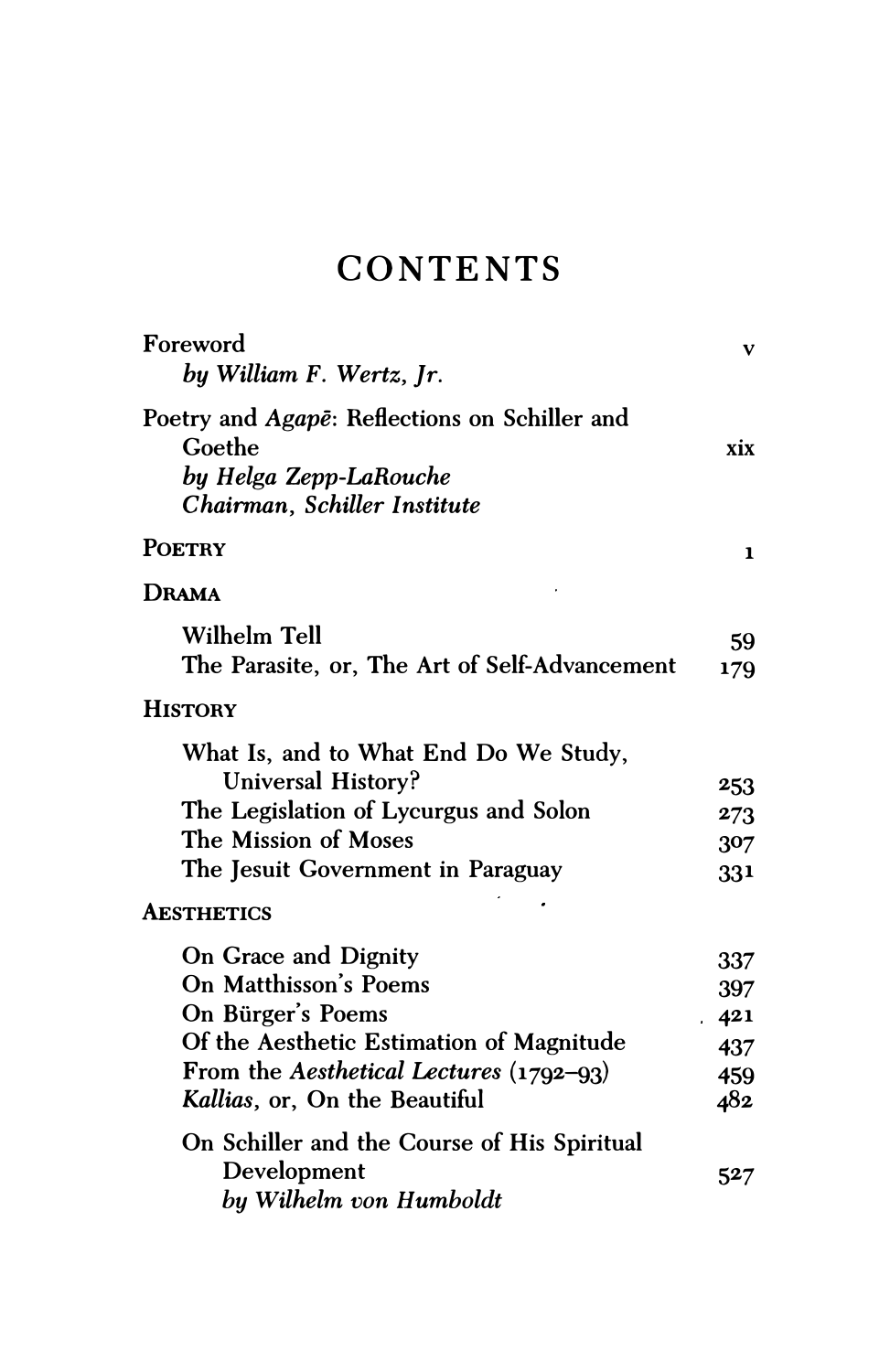## POETRY

| From the Anthology of 1782                 |         |
|--------------------------------------------|---------|
| To the Spring                              |         |
| Hymn to the Infinite                       | 5<br>6  |
| <b>Flowers</b>                             | 7       |
| The Plague                                 | 8       |
| 1782–1788                                  |         |
| <b>The Conflict</b>                        | 9       |
| Resignation                                | 10      |
| 1788–1805                                  |         |
| The Famous Wife                            | 14      |
| The Proverbs of Confucius                  | 19      |
| Pegasus in Yoke                            | 20      |
| The Playing Boy                            | 23      |
| <b>Ideals</b>                              | 24      |
| <b>Dignity of Women</b>                    | $27 \,$ |
| The Veiled Image at Saïs                   | 29      |
| The Philosophical Egoist                   | 31      |
| To a Young Friend, As He Dedicates Himself |         |
| to Philosophy                              | 32      |
| The Guides of Life                         | 33      |
| The Maiden from Afar                       | 34      |
| Ceres' Lament                              | 35      |
| To Emma                                    | 39      |
| The Maiden's Lament                        | 39      |